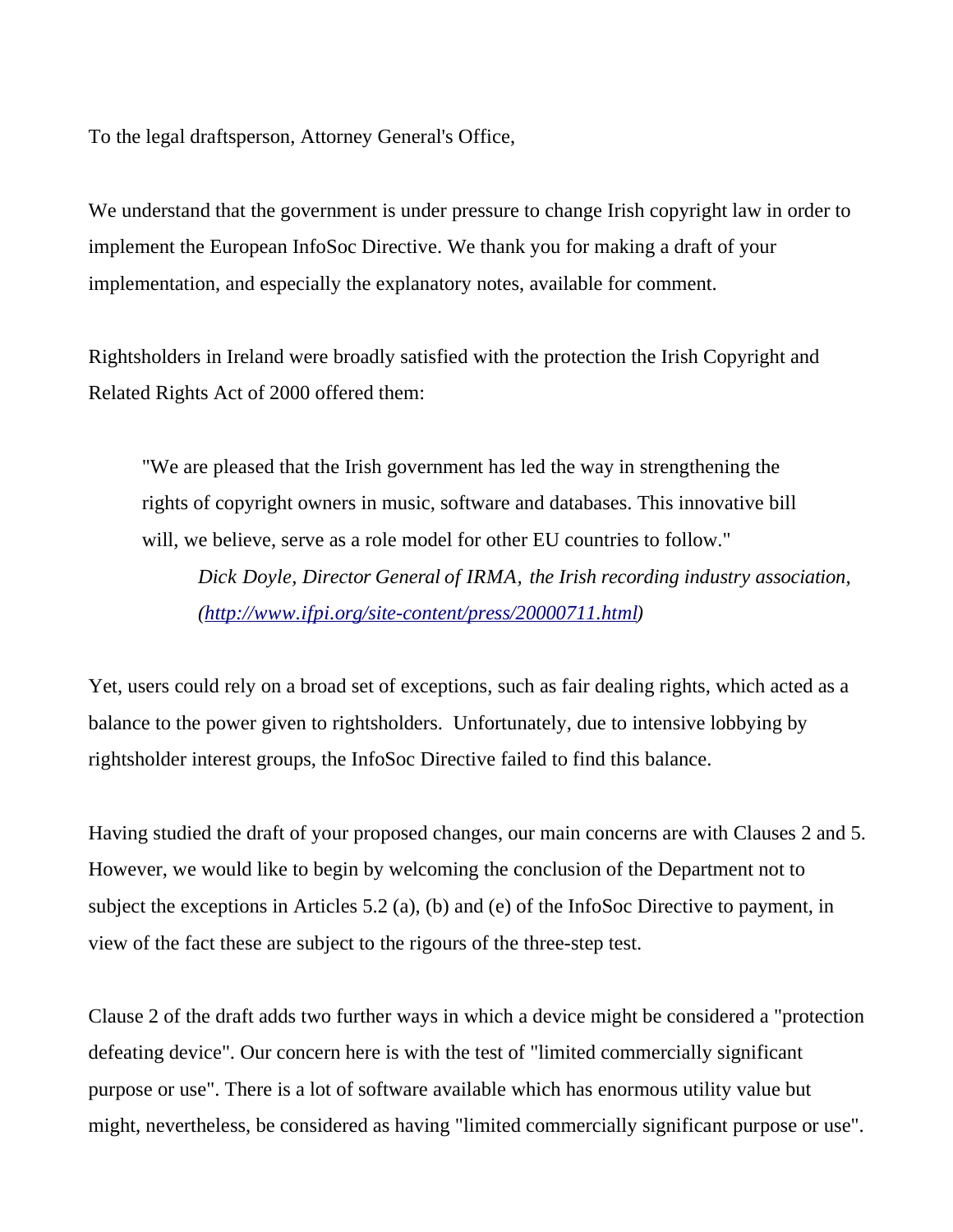Some free software, for example, would have this property. In certain cases, a piece of general purpose software might aid in the disabling of a protection measure and inappropriately fall under your proposed definition. We don't feel it is your intent to prohibit useful general purpose software in this way. We suggest that this test be altered; perhaps "limited utility" would be more suitable.

In the Act of 2000, Chapter 6 of Part II makes many acts explicitly non-infringing. It is clear that these acts are considered important since two separate provisions are made to protect them. Firstly, Section 2(10) asserts that a user's rights to perform these acts cannot be overridden by an agreement. Secondly, although Chapter 1 of Part VII gives substantial legal support for protection measures, Section 374 asserts that this Chapter "shall not be construed as operating to prevent any person from undertaking the acts permitted". In particular, it explicitly allows "any act of circumvention required to effect such permitted acts".

Clause 5 of the draft proposes to replace Section 374. The result of the change is that, if a rights protection measure is used, the user may no longer perform these non-infringing acts. Although the principle expressed in the current section is maintained, by removing the means to perform these acts, that principle becomes an aspiration rather than a reality. The rightsholder is required to "make available to the beneficiary the means of benefitting from the permitted act" but no details are given which explain how, when or in what form such means would be provided. That this is unsatisfactory is made clear by Subsection 3, where a procedure for disputes is discussed.

Although we welcome that the change places obligations on the rightsholder, applying to the High Court as a means of redress is wholly inadequate. For a student who needs to exercise fair dealings rights with respect to an e-journal, or a blind person who wishes to use a particular screen reading technology to access an e-book, this is an unrealistic solution. To be effective, a dispute resolution mechanism would need to have clear, transparent procedures regarding time limits, costs, class actions, level of access provided, etc. Otherwise, the unequal position of the